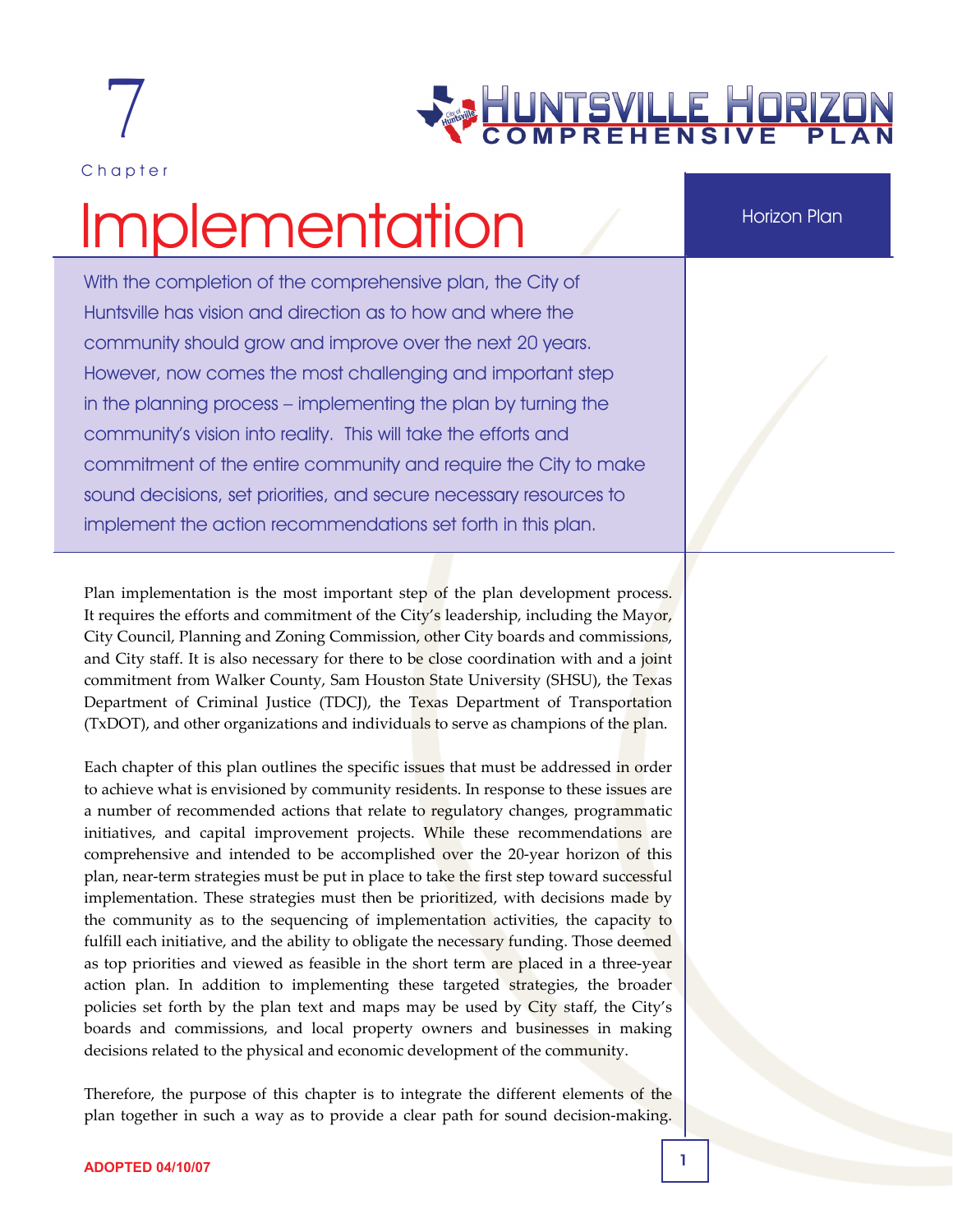

This chapter outlines the organizational structure necessary to implement the plan, including methods of implementation, roles and responsibilities, and specific implementation strategies. It then sets forth a three-year action plan. Additionally this plan element establishes a process for annual and periodic evaluation and appraisal of the plan to ensure it is kept relevant through needed updates.

### METHODS AND RESPONSIBILITY FOR IMPLEMENTATION

This chapter lays out a framework for implementation. This framework alone, however, will not ensure that the vision and policies contained within this plan will be carried out. To be successful, the City must utilize this plan on a daily basis, and it must be integrated into ongoing governmental practices and programs. For instance, the recommendations must be referenced often and widely used to make decisions pertaining to the timing and availability of infrastructure improvements; Cityinitiated and owner-requested annexations; proposed development/redevelopment applications; zone change requests; expansion of public facilities, services and programs; and annual capital budgeting, among other considerations.

Each elected official, staff person, and member of any board, commission or committee of the City has an obligation to use this plan in guiding their decisions and priorities. As such, the plan has been designed to be thorough and with the intent to guide the overall growth and economic development of the community. The plan is especially intended to guide staff – of all departments – in their efforts to manage their individual operations and activities, annual work programs, and capital improvement projects. To ensure cross‐fertilization throughout all municipal departments, the overall community vision and recommendations in each element of the plan should be referenced in other related studies and projects. Components of the plan, including the Future Land Use Plan, Thoroughfare Plan, and Parks and Recreation System Plan should be used during the development review process, as well as in support of any decision-making related to investments in community infrastructure and the provision of municipal services.

Key methods of plan implementation include:

 **Development Ordinances:** Development ordinances are perhaps the most important means of implementing the physical aspects of this plan. As new development and redevelopment occurs throughout the community, the City's regulations and ordinances must be adequate to ensure that the quality and character of development is reflective of the community's overall vision. One of the initial steps in plan implementation will involve revising the City's ordinances, including zoning, subdivision, sign and landscaping ordinances, to ensure their consistency with the overall vision.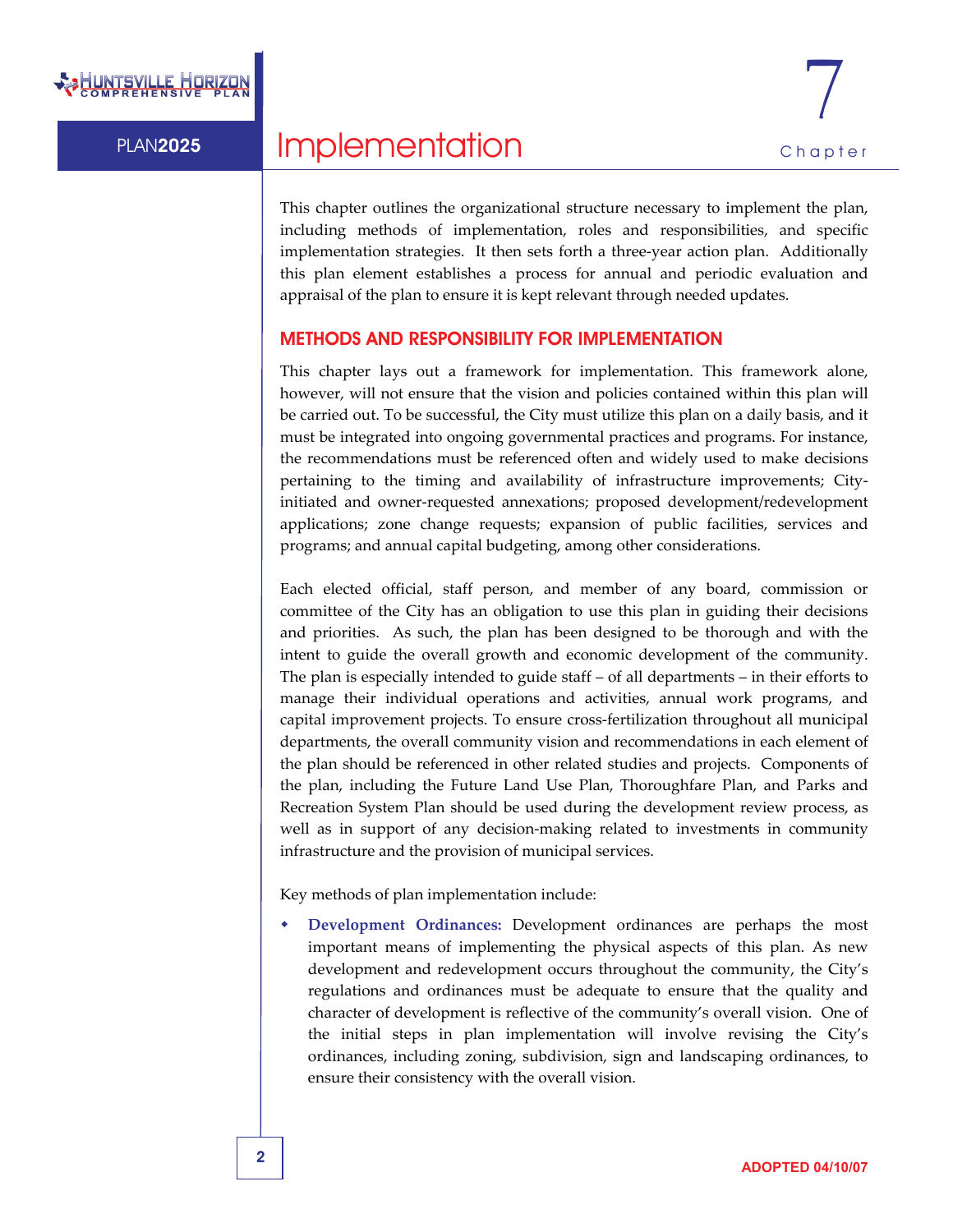



- **Policy Decisions:** Policies, both direct and indirect, should be implemented through decisions made by City staff, the Planning and Zoning Commission, and City Council related to development proposals, zone change requests, site plan review, annexation, utility extensions, and infrastructure improvements. As new developments are being proposed within the City limits and the extra‐ territorial jurisdiction (ETJ), City staff and the Commission and Council have the opportunity to work with developers and land owners to ensure the type and pattern of development reflects the desired character of the community and policies identified in this plan. The type and character of development should be consistent with that identified on the Future Land Use Plan, the pattern of development should be compatible with the City's utility infrastructure and public service capacities, priority roadway alignments should be preserved and needed rights‐of‐way secured as shown on the Thoroughfare Plan, opportunities for parks and recreation areas should be coordinated with the Parks and Recreation System Plan, and priorities for infrastructure investment should be established in accordance with an ongoing and well‐coordinated utility master planning process.
- **Capital Improvements:** A Capital Improvement Program (CIP) is a five‐year plan that identifies budgeted capital projects including street infrastructure; water, wastewater, and drainage needs; park, trail and recreation facility development and upgrades; and other public buildings and services. Identifying and budgeting for major capital improvements will be essential in implementing the plan. The Growth Capacity chapter, in particular, highlights areas of focus for needed public infrastructure and facility improvements that should be prioritized and programmed into the City's CIP. Decisions regarding candidate capital projects should be based on criteria regarding a project's compliance with the policies and objectives of this comprehensive plan.
- **Special Projects, Programs and Initiatives:** Special projects and/or initiatives are another important tool in implementing the plan. These projects may include conducting further studies to identify solutions to particular problems, preparing more detailed or area‐specific plans, or initiating or expanding upon key City programs. Funding for special projects and initiatives may come from a variety of sources including City funds, economic development funds, and/or grants and public/private partnerships. Coordinating comprehensive plan implementation with the City's annual budget process will be essential to secure base funding and/or matching funds for special projects and initiatives.

Implementation requires the City to take specific actions designed to achieve the goals of the plan. Action takes a number of forms including programs, regulation, fiscal expenditures, further plans and studies, leadership, policy decisions, and intergovernmental cooperation. The most challenging are those that require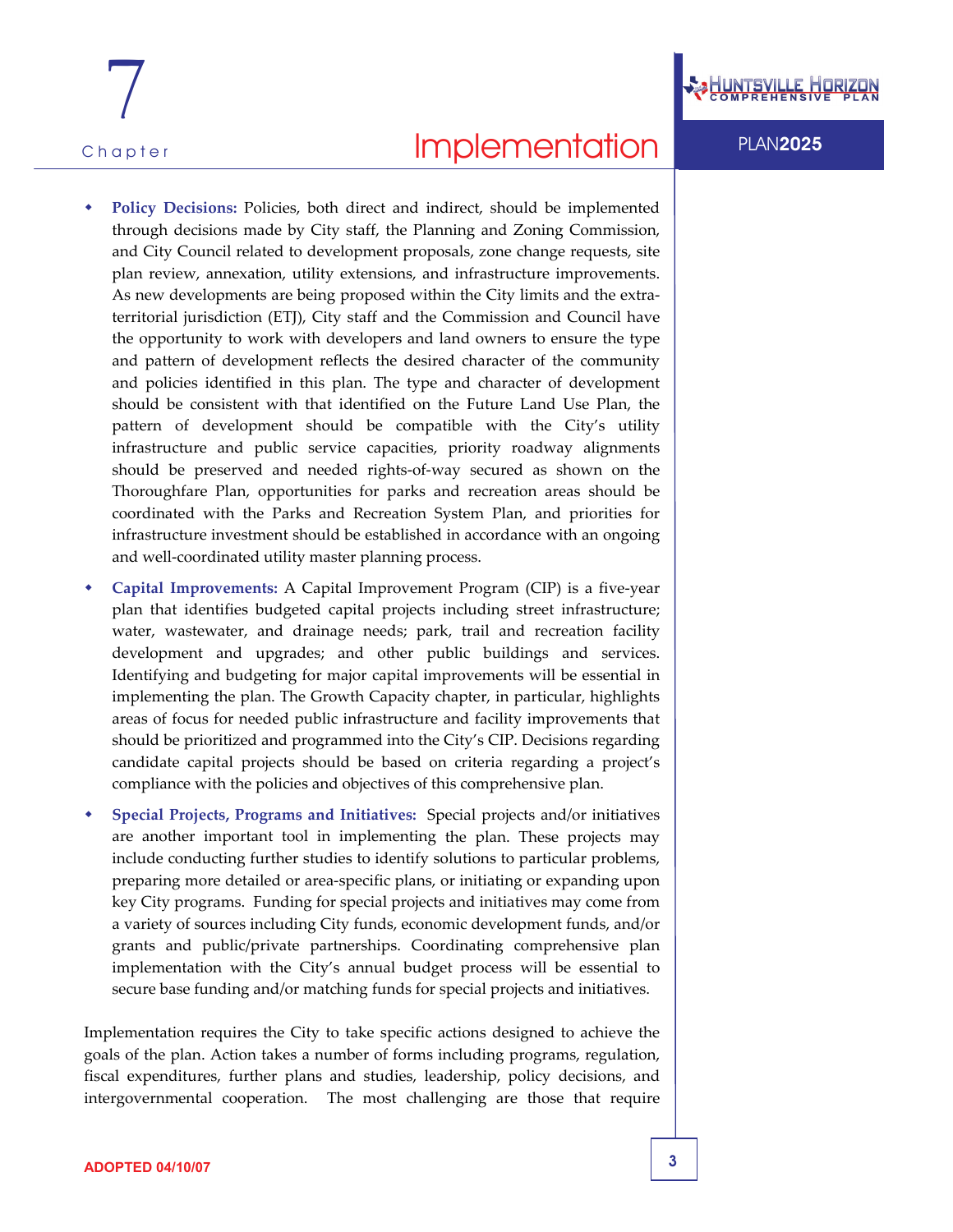

regulating land or spending scarce resources to pay for improvements. Regulations are important because the private sector makes basic decisions related to the location, type and intensity of land use it wishes to build within a community, so the City needs a way of ensuring that such development will meet community expectations as to its quality, compatibility, economic sustainability, and contribution to community character. The costs of constructing and maintaining infrastructure can guide growth to some degree, but the challenge – and, hence, the value and expectation of this plan – is to stay ahead of the demands.

### Plan Administration

A host of community leaders within and outside City government must take "ownership" in this plan and maintain a commitment to its ongoing implementation. Staff, Planning and Zoning Commission, City Council, and other committees and organizations will all have essential roles in implementing the plan and ensuring its success.

### Education and Training

The first step in the implementation process is for the City or consultant to conduct individual training workshops with the Planning and Zoning Commission, City Council, and City department managers. These are the groups who, collectively, will be responsible for successful implementation of this plan. It is of utmost importance that there is collaboration, coordination and communication among these groups and that all understand their individual roles in managing the community's future. The training initiative should include the following:

- A discussion of the individual roles and responsibilities of the respective board, committee, or staff function.
- A thorough overview of the entire Comprehensive Plan, with emphasis on the segments that relate to each individual group.
- Implementation tasking and priority setting, which would allow the group to establish their first‐year and three‐year agendas.
- Facilitation of a mock meeting in which necessary use of the plan and its policies and recommendations is illustrated.
- A concluding question‐and‐answer session.

### Role Definition

As the elected body, the City Council must assume the lead role in implementation of the plan. The chief responsibility of the Mayor and Council members is to decide and establish the priorities and timeframes by which each action will be initiated and completed. In conjunction with the City Manager, they must also manage the coordination among the various groups responsible for carrying out the recommendations of this plan. As the governing body, the City Council is also responsible for consideration of the funding commitments that will be required and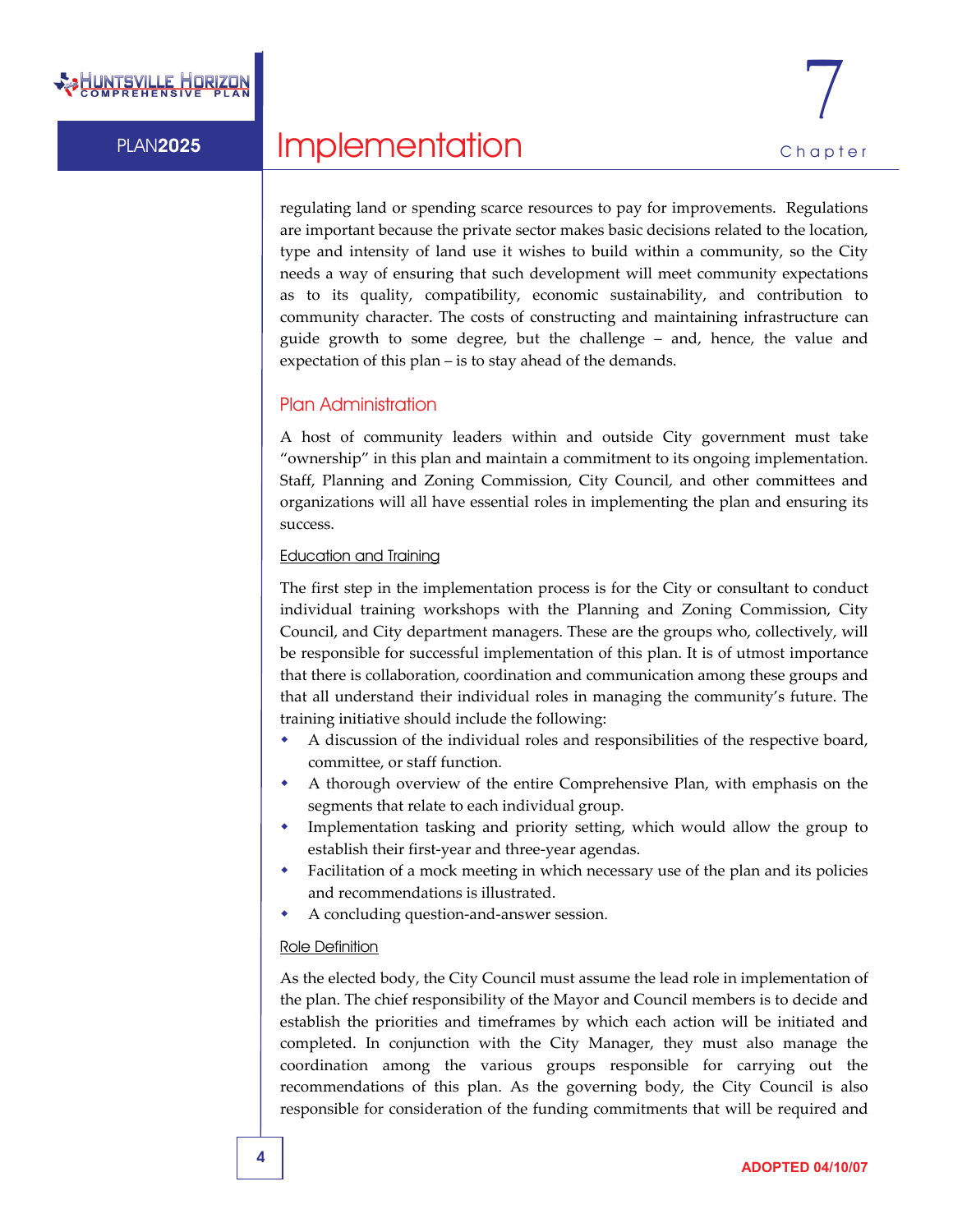whether it involves capital improvements, new facilities and expanded services, additional staffing, more studies, or programmatic changes such as the City's

An outline of the overall hierarchy and roles in plan implementation is as follows:

### **City Council**

- Establishes the overall action priorities and timeframes by which each action of the plan will be initiated and completed.
- Considers and sets the funding commitments that will be required.
- Offers final approval of projects/activities and associated costs during the budget process, keeping in mind the need for consistency with the plan and its policies.
- Provides direction to the Planning and Zoning Commission and staff.

### **Planning and Zoning Commission**

development codes and procedures.

- Recommends to City Council an annual program of actions to be implemented, including general directions as to the timeframes and departments/agencies responsible.
- Prepares an Annual Progress Report for submittal and presentation to the Mayor and City Council (see Bi‐annual Amendment Process later in this chapter for more detail).
- Ensures decisions and recommendations presented to the City Council are reflective of the plan policies, objectives and recommendations. This relates particularly to decisions for subdivision approval, site plan review, zone change requests, ordinance amendments, and annexation.
- Ensures that the plan impacts the decisions and actions of other stakeholders.

### **City Departments and Plan Administrator**

All departments of the City are responsible for implementation of this plan, specifically as it relates to their roles within the organization. Many of the individual departments were involved in the plan development process and are, therefore, familiar with its content and outcomes. They must now be brought into the process as implementers to ensure their budgets and annual work programs are in line with the plan.

As the Plan Administrator, the City Planner will play a lead role, coordinating among the various City departments in conjunction with the City Manager. The roles of the City Planner should include:

- Ensuring that the plan impacts the decisions and actions of other stakeholders.
- Serving as the staff person most intimately familiar with the comprehensive plan policies and action agenda in support of each of the implementing boards,

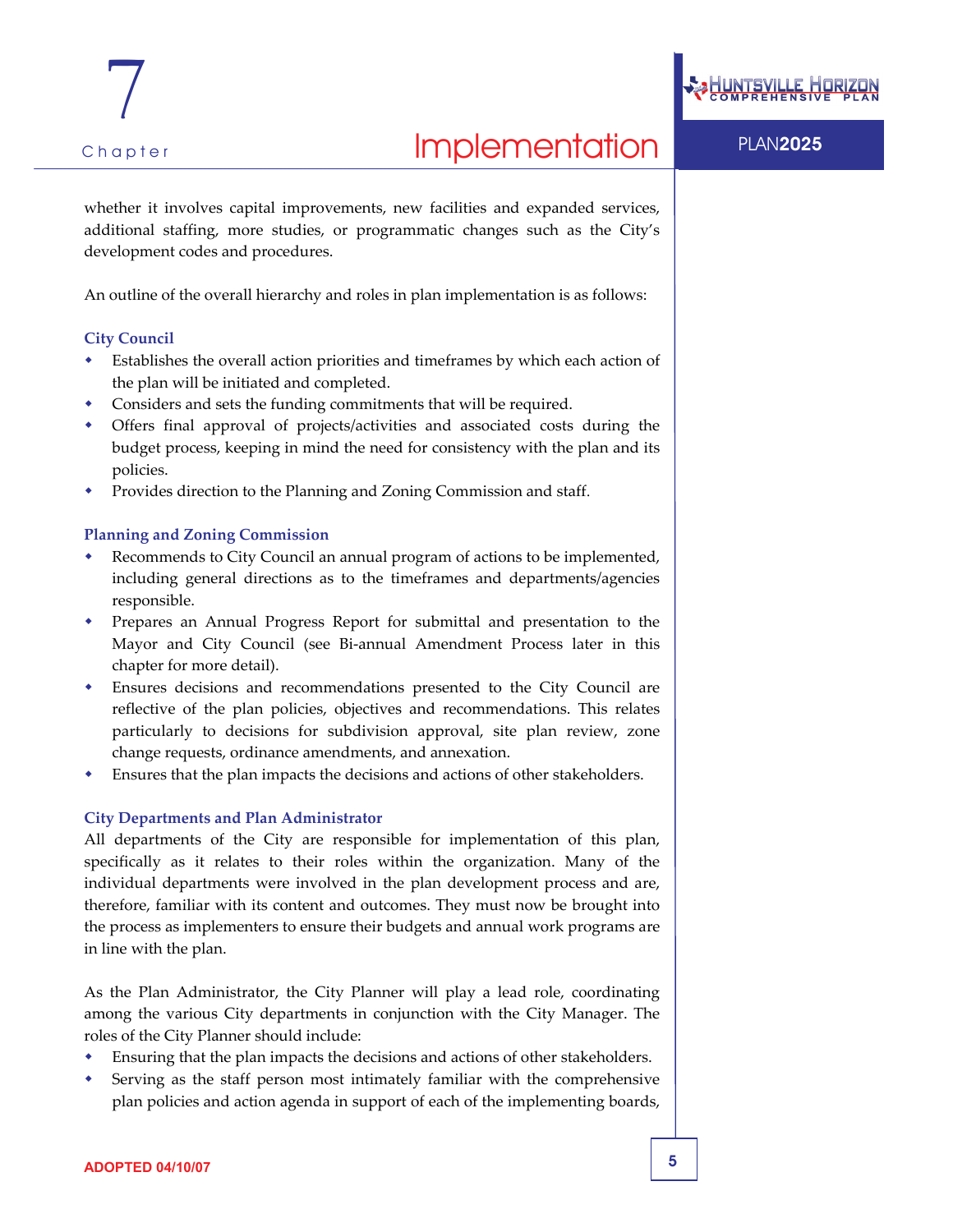

commissions, and committees (and acting as a liaison for other committees and groups throughout the community, attending their meetings and giving presentations and implementation status reports).

- Facilitating and managing an interdepartmental plan implementation committee, which will meet, at a minimum, on a monthly basis to coordinate projects and staff efforts and ensure consistency with the plan.
- Maintaining a list of potential plan amendments that have been suggested by City staff and others, and establishing an annual timeframe and process through which such amendments will be compiled and presented for consideration.

### IMPLEMENTATION STRATEGIES

This section summarizes key strategies for implementation of this plan, with much more detail to be found within the action descriptions in the individual plan elements. These strategies highlight the primary steps to be taken by the City – in many cases, in coordination or acting jointly with another jurisdiction, organization, or agency. Under the general strategies, individual action steps must be identified and clarified by the Plan Administrator in concert with the Planning and Zoning Commission and other departments, the results of which will then be reviewed and considered for acceptance by the City Council.

### Land Use and Huntsville Development Code

The City's existing Development Code already integrates aspects of zoning, subdivision, buffering, landscaping, parking/loading, signs and various other development‐related regulations and standards into a "unified development ordinance" (UDO) format. The City should continue to build upon this code, enhancing and revising it as necessary to implement the recommendations and policies set forth in this plan.

Key code amendments and enhancements to consider include:

- 1. Expand the number and clarify the type of zoning districts that will be used to manage land use and development standards in Huntsville. Base the districts on community character factors, and link the districts to the future land use plan.
- 2. Upgrade the existing bufferyard requirements and other performance standards in the Development Code to ensure compatibility of adjacent land uses in a performance‐based zoning approach that allows intermingling of varying use types and intensities consistent with Huntsville's development history and relatively conservative regulatory philosophy.
- 3. Incorporate "adequate public facility" concurrency provisions into the code to avoid premature urbanization in fringe areas.
- 4. Make other enhancements to the Development Code to better position the City to address and/or encourage: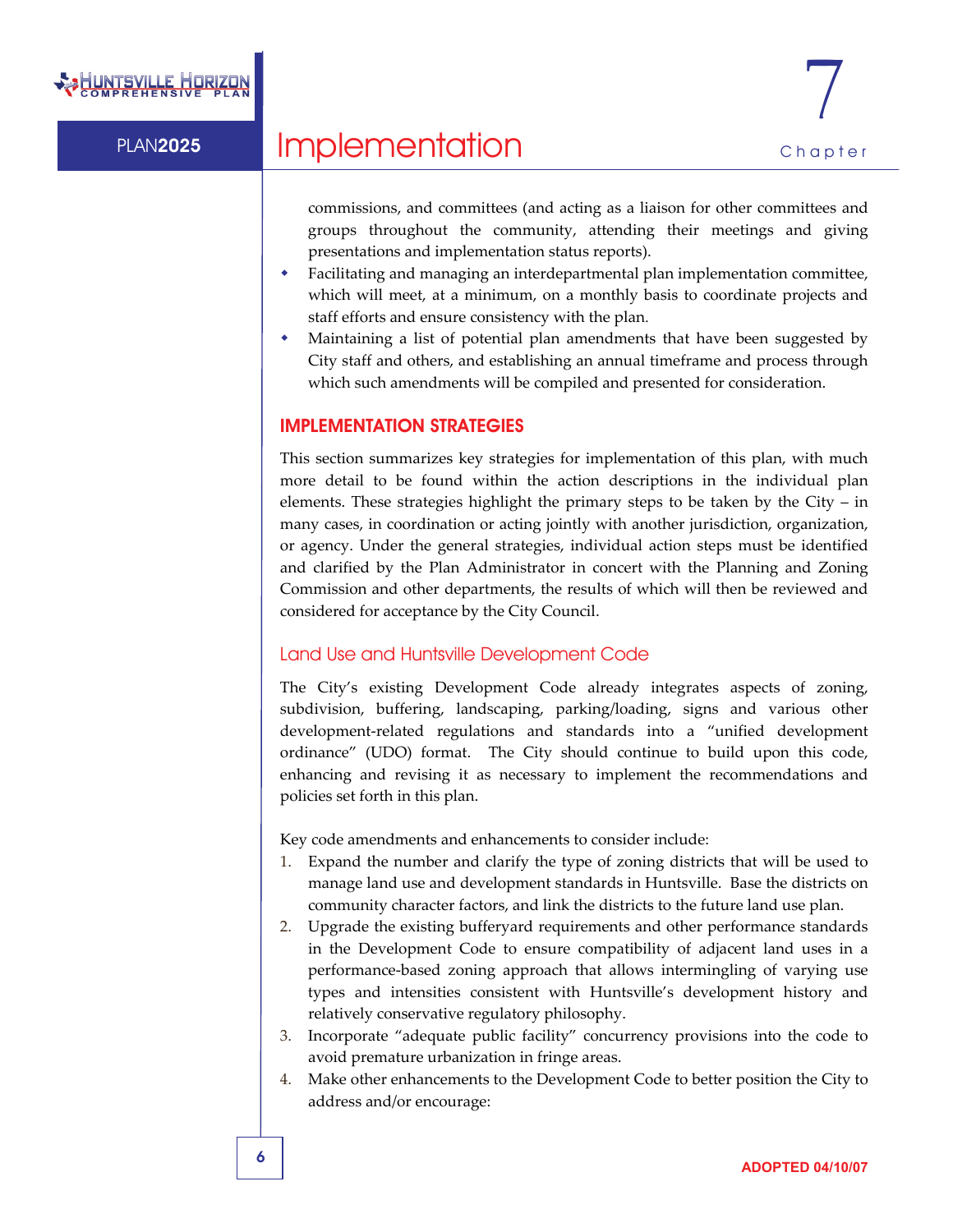



7

- housing affordability and diversity of housing types;
- downtown vitality and commercial/residential mixing;
- development clustering and conservation design for resource protection purposes;
- development quality and compatibility through the use of site and building design standards, particularly along high‐profile corridors; and,
- use of density bonuses and other incentives and a streamlined development approval process – for applicants who meet basic code standards consistent with comprehensive plan policies and objectives.
- 5. Redefine the "Neighborhood Conservation" (NC) concept for Huntsville within the context of a more refined zoning strategy – and delineate new and expanded NC districts as appropriate, especially in areas with an existing mix of residential types plus non‐residential activities, where creation of extensive "nonconforming" uses would be counterproductive for both the City and property owners and residents.
- 6. Maintain an ongoing annexation study and planning program in preparation for times when a formal three‐year municipal annexation plan is needed and must be adopted to satisfy state statutory requirements prior to significant annexations.

Periodic review and refinement of the Future Land Use Plan and effective code administration by the City will also require a commitment to ongoing maintenance of a reliable, up‐to‐date inventory of parcel‐level land use across the city and in growth areas within the ETJ.

### **Transportation**

- 1. In coordination with TxDOT continue to pursue completion of the S.H. 19 and U.S. 45 interchange and related improvements to S.H. 19. Emphasize to TxDOT the importance of this interchange and improvement to the long range mobility needs of Huntsville.
- 2. In coordination with TxDOT and SHSU, identify heavily‐used pedestrian/bicycle crossing points and intersections to prioritize and program needed safety improvements.
- 3. Adopt a comprehensive maintenance program for area roadways and local streets that is based on a prioritized level of need and addressed through the City's CIP.
- 4. In coordination with TxDOT, prepare an access management study for 11th Street and Sam Houston Avenue, which identifies and evaluates appropriate Transportation System Management (TSM) measures that would be suitable and feasible along these corridors to relieve congestion and enhance safety given physical constraints to roadway expansion. Also continue to pursue signal timing and potential intersection improvements that would relieve traffic tie‐ups at key intersections.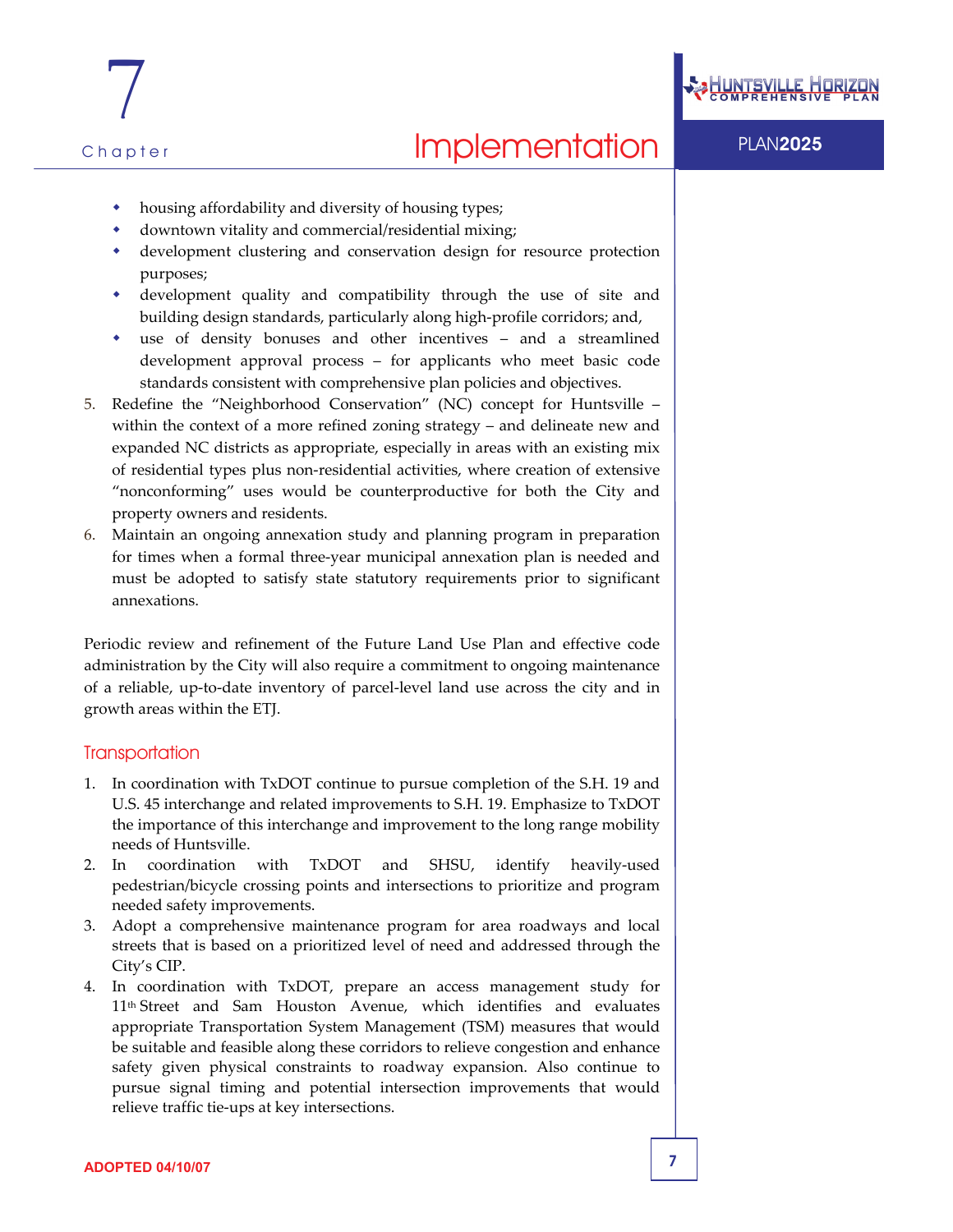

# PLAN2025 Implementation Chapter

- 5. Coordinate with SHSU in addressing parking issues in and around the University area. The City should adopt a targeted ordinance and enforce on‐street parking restrictions in the Avenues and then work with the University in informing and directing students to more appropriate places to park.
- 6. Prepare a parking management study for the Downtown area to identify actual parking needs and opportunities for more efficient management of existing parking.

### Economic Development

- 1. Establish an entertainment and cultural district in downtown, including physical improvements, coordination among stakeholders, and encouragement of expanded cultural and entertainment offerings.
- 2. Leverage entrepreneurship opportunities in partnership with SHSU (Entrepreneurship Institute, University/Business Alliance).
- 3. Work with TDCJ, SHSU, the U.S. Forest Service, private owners and other relevant parties to maximize the development potential of strategic sites, including the possibility of land swaps where mutually beneficial.
- 4. Conduct an external and internal marketing and image campaign promoting economic development opportunities in Huntsville.

### Parks and Recreation

- 1. Treat park maintenance and upgrade needs the same as any City "infrastructure" asset, and pursue prioritized improvements through the City's CIP in support of a "parks to standard" approach that focuses attention on the quality, safety and accessibility of the City's current parkland and facilities.
- 2. Establish code provisions to allow payment of fees to the City in lieu of dedicating land within new developments for public parks and open space purposes.
- 3. Continue to address the needs of youth sports and athletic leagues for adequate fields and facilities to support the community's desired level of recreational activity and offerings.
- 4. Prepare a Trail, Bikeway, Greenway and Pedestrian Master Plan that identifies an overall network of off‐street trails, nature trails and paths within linear greenways, and both on‐ and off‐ street bike lanes and routes throughout the City and ETJ.
- 5. Prepare for the next update of the City's Parks and Recreation Master Plan. In the meantime, assess the viability of certain land and problematic sites already within the City's inventory and determine whether the City should consider disposing of certain properties to pursue other parkland and trail opportunities.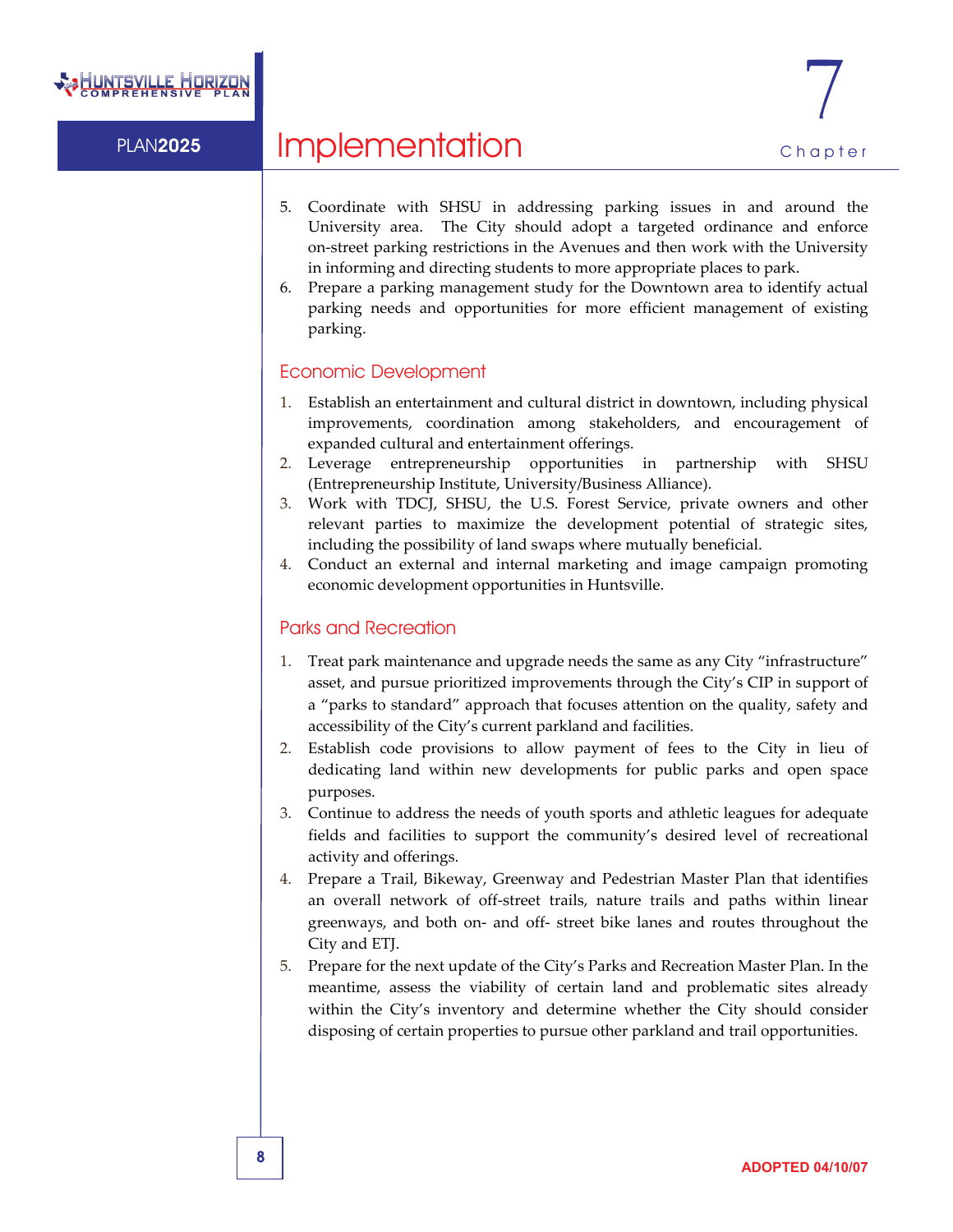### Growth Capacity

- 1. Use the City's utility master planning and CIP processes to maintain an ongoing program of infrastructure replacement so that older, deteriorating lines and facilities are addressed in a timely manner versus in a reactive, sometimes crisis mode.
- 2. Prepare a Drainage Master Plan to quantify existing and projected drainage needs, document the condition and capacity of current storm drainage infrastructure, determine the City's options and policy approach regarding potential on‐site and or regional detention strategies, and identify needed capital improvements.
- 3. Update the City's Wastewater Master Plan to reflect current conditions and capacities. The plan should identify any deficiencies and needed improvements in the wastewater system, including collection and treatment, to adequately meet projected growth demands through the Year 2025. As part of this effort, establish a particular focus on and commitment to the City's ongoing efforts to minimize infiltration and inflow ("I and I") problems, which can dramatically impact plant capacity utilization, risk state enforcement attention, and create pressure for plant expansion much sooner than should be necessary.
- 4. Evaluate and determine the City's best approach for potential infrastructure and service needs in the ETJ given the extent of non‐municipal service providers and rural systems in Walker County, which has implications for City codes and standards (urban versus rural) and future annexation activity.
- 5. Prepare a complete Water System Master Plan to reflect current conditions and identify needed improvements to water supply, treatment, distribution and storage facilities to meet projected growth demands through the Year 2025.
- 6. Commit to the continued, phased expansion of the City's police and fire staffing to ensure adequate public safety services and geographic coverage.
- 7. In coordination with Walker County, work toward the establishment of one, full-time Emergency Management Coordinator and support staff for both City and County to eliminate duplication, as well as the eventual construction of a joint Emergency Operations Center as a dedicated facility for the long term. Both City and County should also continue funding the migration of police and fire functions to a compatible regional communication system.
- 8. Prepare a comprehensive Public Facilities Master Plan to assess existing building conditions and address basic space needs for City administrative staff plus specialized functions such as police and fire, as well as to determine the City's options and potential direction on a new or expanded public library facility and some form of multi‐purpose community center and/or conference/cultural facility.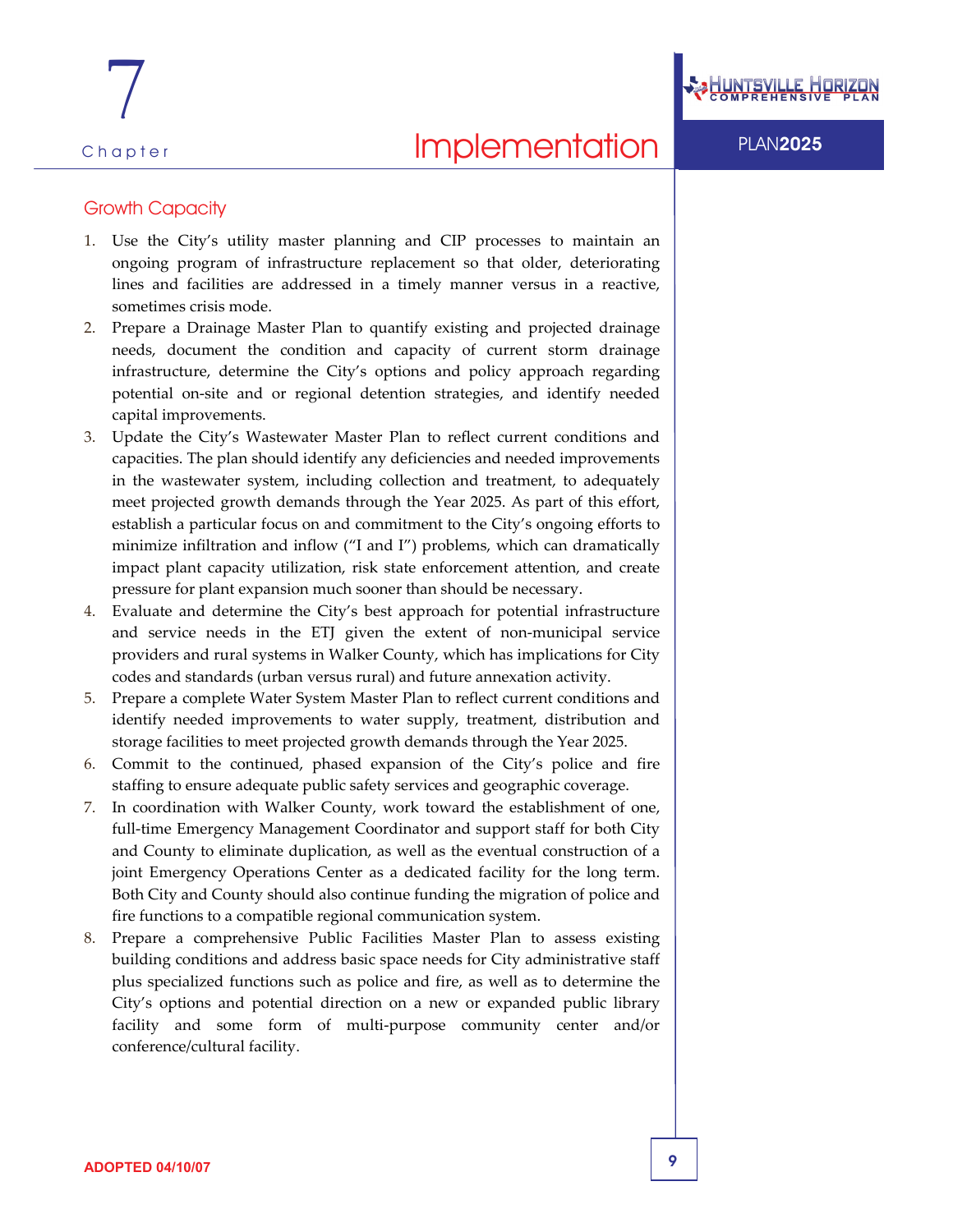### ACTION PLAN

One reason implementation is the most important part of the planning process is because it is the point at which comprehensive plan goals and policies are translated from concept into practice. Goals, objectives and policies that are visionary in the plan are transformed into detailed programs, projects, regulations, and other implementing actions.

Each of the plan elements includes a series of recommendations or initiatives that are intended to be realized in the future. In **Table 7.1, Action Agenda**, a format is provided for listing, prioritizing and expanding upon the specific tasks that are to receive priority attention during the first three years following plan adoption. It is essential that this table is completed by those involved in the plan development process as the first step toward implementation. Following completion, this table should be advanced to the Planning and Zoning Commission and City Council for their review, consideration and acceptance. At that point, the Plan Administrator will initiate the first-year work program in conjunction with the City Manager, other departments, and other public and private implementation partners.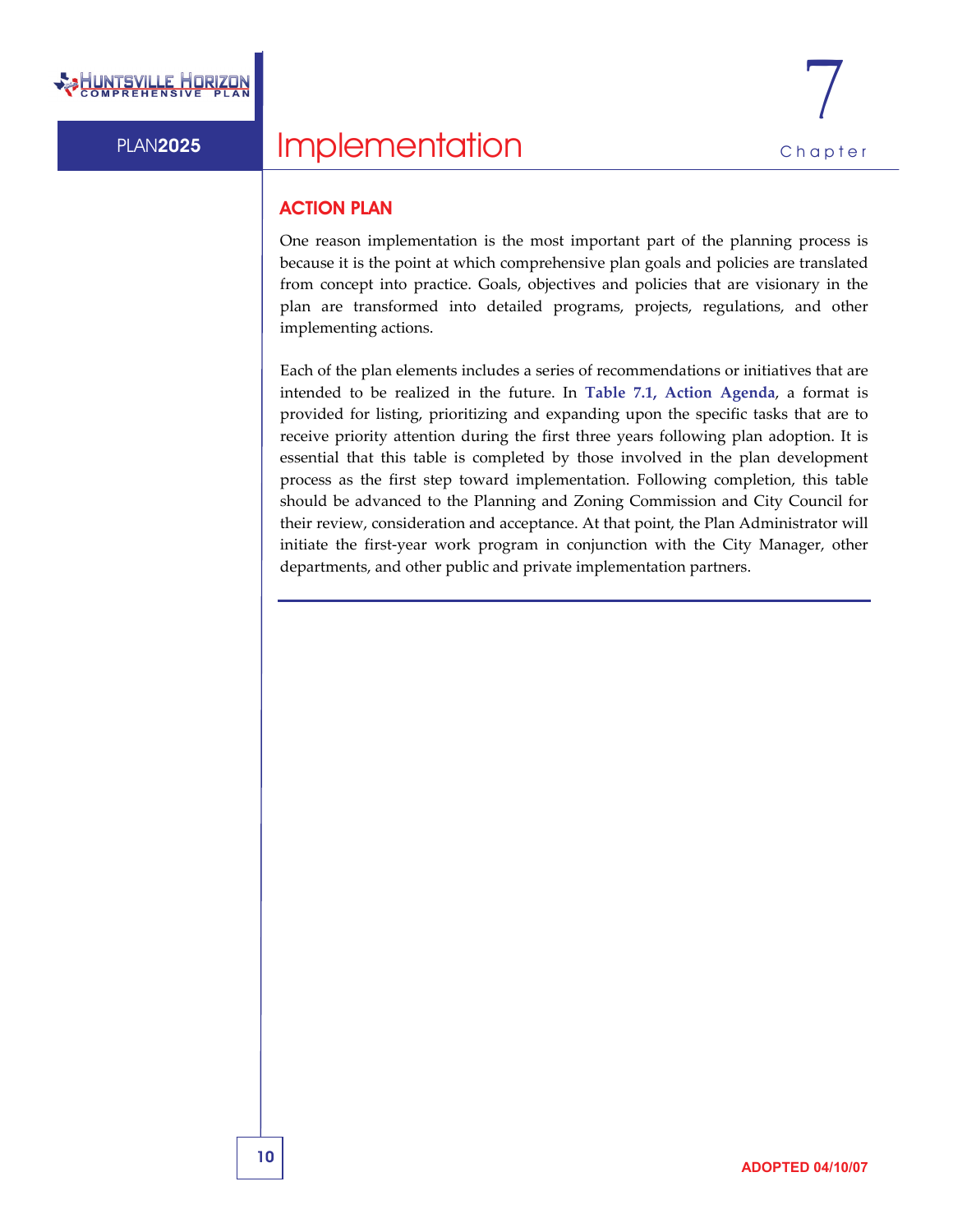

**ON** 

| Table 7.1 Action Agenda                 |                                                                                                                                                                                                                                                                                                                                                                                                                                                                                            |                                            |              |                |   |                                                          |                                                                            |  |
|-----------------------------------------|--------------------------------------------------------------------------------------------------------------------------------------------------------------------------------------------------------------------------------------------------------------------------------------------------------------------------------------------------------------------------------------------------------------------------------------------------------------------------------------------|--------------------------------------------|--------------|----------------|---|----------------------------------------------------------|----------------------------------------------------------------------------|--|
| #                                       | Action                                                                                                                                                                                                                                                                                                                                                                                                                                                                                     | Action<br><b>Type</b>                      | Priority     |                |   | Lead                                                     | Funding                                                                    |  |
|                                         |                                                                                                                                                                                                                                                                                                                                                                                                                                                                                            |                                            | $\mathbf{1}$ | $\overline{2}$ | 3 | <b>Entities</b>                                          | <b>Sources</b>                                                             |  |
| <b>Land Use and Community Character</b> |                                                                                                                                                                                                                                                                                                                                                                                                                                                                                            |                                            |              |                |   |                                                          |                                                                            |  |
| $\mathbf{1}$                            | Expand the number and clarify the type of zoning districts<br>that will be used to manage land use and development<br>standards in Huntsville. Base the districts on community<br>character factors, and link the districts to the future land use<br>plan.                                                                                                                                                                                                                                | Regulations/<br>Standards                  | Х            |                |   | Planning<br>P&Z                                          | General<br>Fund                                                            |  |
| $\overline{2}$                          | Amend the development code to better position the City to<br>address housing diversity.                                                                                                                                                                                                                                                                                                                                                                                                    | Regulations/<br>Standards                  |              |                | X | Planning<br>P&Z                                          | General<br>Fund                                                            |  |
| 3                                       | Maintain an ongoing annexation study and planning<br>program in preparation for times when a formal three-year<br>municipal annexation plan is needed and must be adopted to<br>satisfy state statutory requirements prior to significant<br>annexations.                                                                                                                                                                                                                                  | Studies/Plans                              |              |                |   | Planning<br>Public Wks.<br>Public Util.                  | General<br>Fund                                                            |  |
| Transportation                          |                                                                                                                                                                                                                                                                                                                                                                                                                                                                                            |                                            |              |                |   |                                                          |                                                                            |  |
| $\mathbf{1}$                            | In coordination with TxDOT, prepare an access management<br>study for 11 <sup>th</sup> Street and Sam Houston Avenue, which<br>identifies and evaluates appropriate TSM measures that<br>would be suitable and feasible along these corridors to<br>relieve congestion and enhance safety given physical<br>constraints to roadway expansion. Also continue to pursue<br>signal timing and potential intersection improvements that<br>would relieve traffic tie-ups at key intersections. | Studies/Plans                              |              | Х              |   | Public Wks.<br><b>TxDOT</b><br>Walker Co.<br><b>SHSU</b> | General<br>Fund<br><b>CIP</b><br><b>TxDOT</b><br>Walker Co.<br><b>SHSU</b> |  |
| 2                                       | In coordination with TxDOT and SHSU, identify heavily-<br>used pedestrian/bicycle crossing points and intersections to<br>prioritize and program needed safety improvements.                                                                                                                                                                                                                                                                                                               | Coordination,<br>Studies/Plans             | X            |                |   | Public Wks.<br><b>TxDOT</b><br><b>SHSU</b>               | General<br>Fund<br><b>TxDOT</b><br><b>SHSU</b>                             |  |
| 3                                       | In coordination with TxDOT, continue to pursue completion<br>of the S.H. 19 and U.S. 45 interchange and related<br>improvements to S.H. 19.                                                                                                                                                                                                                                                                                                                                                | Coordination,<br>Studies/Plans             | X            |                |   | Public Wks.<br><b>TxDOT</b><br><b>SHSU</b>               | General<br>Fund<br><b>TxDOT</b><br><b>SHSU</b>                             |  |
| $\overline{4}$                          | Adopt a comprehensive maintenance program for area<br>roadways and local streets that is based on a prioritized level<br>of need and addressed through the City's CIP.                                                                                                                                                                                                                                                                                                                     | Program,<br>Capital<br>Improvement         |              |                | Х | Public Wks.                                              | <b>CIP</b>                                                                 |  |
| <b>Economic Development</b>             |                                                                                                                                                                                                                                                                                                                                                                                                                                                                                            |                                            |              |                |   |                                                          |                                                                            |  |
| $\mathbf{1}$                            | Establish an entertainment and cultural district in<br>downtown, including physical improvements, coordination<br>among stakeholders, and encouragement of expanded<br>cultural and entertainment offerings.                                                                                                                                                                                                                                                                               | Regulations/<br>Standards,<br>Coordination | X            |                |   | Main Street<br>Arts Comm.                                | Main Street<br><b>CIP</b>                                                  |  |
| $\overline{2}$                          | Work with TDCJ, SHSU, the US Forest Service, private<br>owners and other relevant parties to maximize the<br>development potential of strategic sites.                                                                                                                                                                                                                                                                                                                                     | Coordination<br>& Management               |              | X              |   | E.D. Council                                             |                                                                            |  |
| 3                                       | Conduct an external and internal marketing and image<br>campaign promoting economic development opportunities<br>in Huntsville.                                                                                                                                                                                                                                                                                                                                                            | Program                                    |              | X              |   | E.D. Council                                             |                                                                            |  |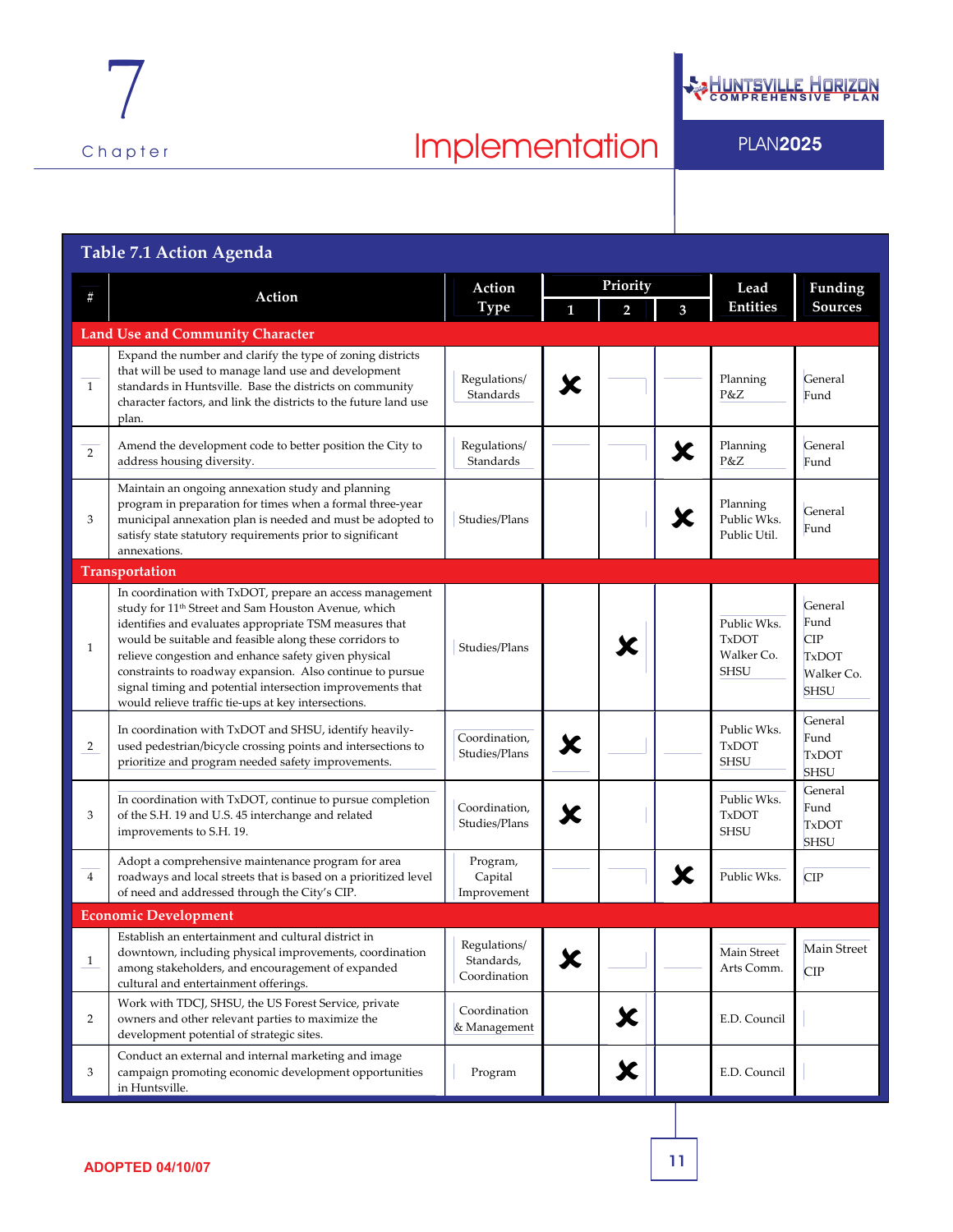

### **Table 7.1 Action Agenda (continued) Priority # Action Action Type 1 2 3 Lead Entities Funding Sources Parks and Recreation** 1 Prepare a Trail, Bikeway, Greenway and Pedestrian Master Plan that identifies an overall network of off‐street trails, nature trails and paths within linear greenways, and both on‐ and off‐street bike lanes and routes throughout the City and ETI. Studies/Plans  $\left\| \boldsymbol{\mathcal{K}} \right\|$  Community Services General Fund 2 Prepare an update to the Huntsville 2020 Cultural Planning Project and include it as an additional chapter to this plan, entitled "Arts, Culture, and Historic Resources.  $\begin{array}{c|c|c|c} \hline \textbf{1} & \textbf{Planning} \\\hline \textbf{1} & \textbf{Com. Sw} \\\hline \end{array}$ Com. Svcs. Comp. Plan Contingency Fund 3 Treat park maintenance and upgrade needs the same as any City "infrastructure" asset, and pursue prioritized improvements through the City's CIP in support of a "parks to standard" approach that focuses attention on the quality, safety and accessibility of the City's current parkland and facilities Capital Capital Improvement **8 Community** Services General Fund CIP 4 Establish code provisions to allow payment of fees to the City in lieu of dedicating land within new developments for public parks and open spaces purposes. Regulations/ Examples 1 Planning<br>Standards Com. Svd Com. Svcs. General Fund 5 Prepare for the next update of the City's Parks and Recreation Master Plan. In the meantime, assess the viability of certain land and problematic sites already within the City's inventory and determine whether the City should consider disposing of certain properties to pursue other parkland and trail opportunities. Studies/Plans **8 Community** Services General Fund **Growth Capacity** 1 Increase the amount of investment to improve un‐served and under‐served areas of the community with basic infrastructure, including water, sewer, street lights, etc. Capital Capital **X** Public Wks.<br>Improvement Public Util. Public Util. General Fund CIP 2 Use City's utility master planning and CIP processes to maintain an ongoing program of infrastructure replacement so that older, deteriorating lines and facilities are addressed in a timely manner versus in a reactive, sometimes crisis mode. Capital Capital **X** Public Wks.<br>
Public Will Public Util. Public Util. General Fund CIP 3 Prepare a complete Water System Plan to reflect current conditions and identify needed improvements to water supply, treatment, distribution and storage facilities to meet projected growth demands through the Year 2025. Studies/Plans Vertex Public Wks. Public Util. General Fund CIP 4 Evaluate and determine the City's best approach for potential infrastructure and service needs in the ETJ given the extent of non‐municipal service providers and rural systems in Walker County, which has implications for City codes and standards (urban versus rural) and future annexation activity. Studies/Plans  $\left|\left|\left|\left|\left|\right|\right|\right|\right|$  Public Wks.<br>Planning Public Util. Public Util. Planning General Fund 5 Prepare a Drainage Master Plan to quantify existing and projected drainage needs, document the condition and capacity of current storm drainage infrastructure, determine the City's options and policy approach regarding potential on‐site and or regional detention strategies, and identify needed capital improvements.  $\overline{\text{Studies/Plans}}$   $\overline{\hspace{1cm}}$   $\overline{\hspace{1cm}}$   $\overline{\hspace{1cm}}$   $\overline{\hspace{1cm}}$   $\overline{\hspace{1cm}}$   $\overline{\hspace{1cm}}$   $\overline{\hspace{1cm}}$   $\overline{\hspace{1cm}}$   $\overline{\hspace{1cm}}$   $\overline{\hspace{1cm}}$   $\overline{\hspace{1cm}}$   $\overline{\hspace{1cm}}$   $\overline{\hspace{1cm}}$   $\overline{\hspace{1cm}}$   $\overline{\hspace{1cm}}$   $\overline{\hspace{1cm}}$ Planning General Fund CIP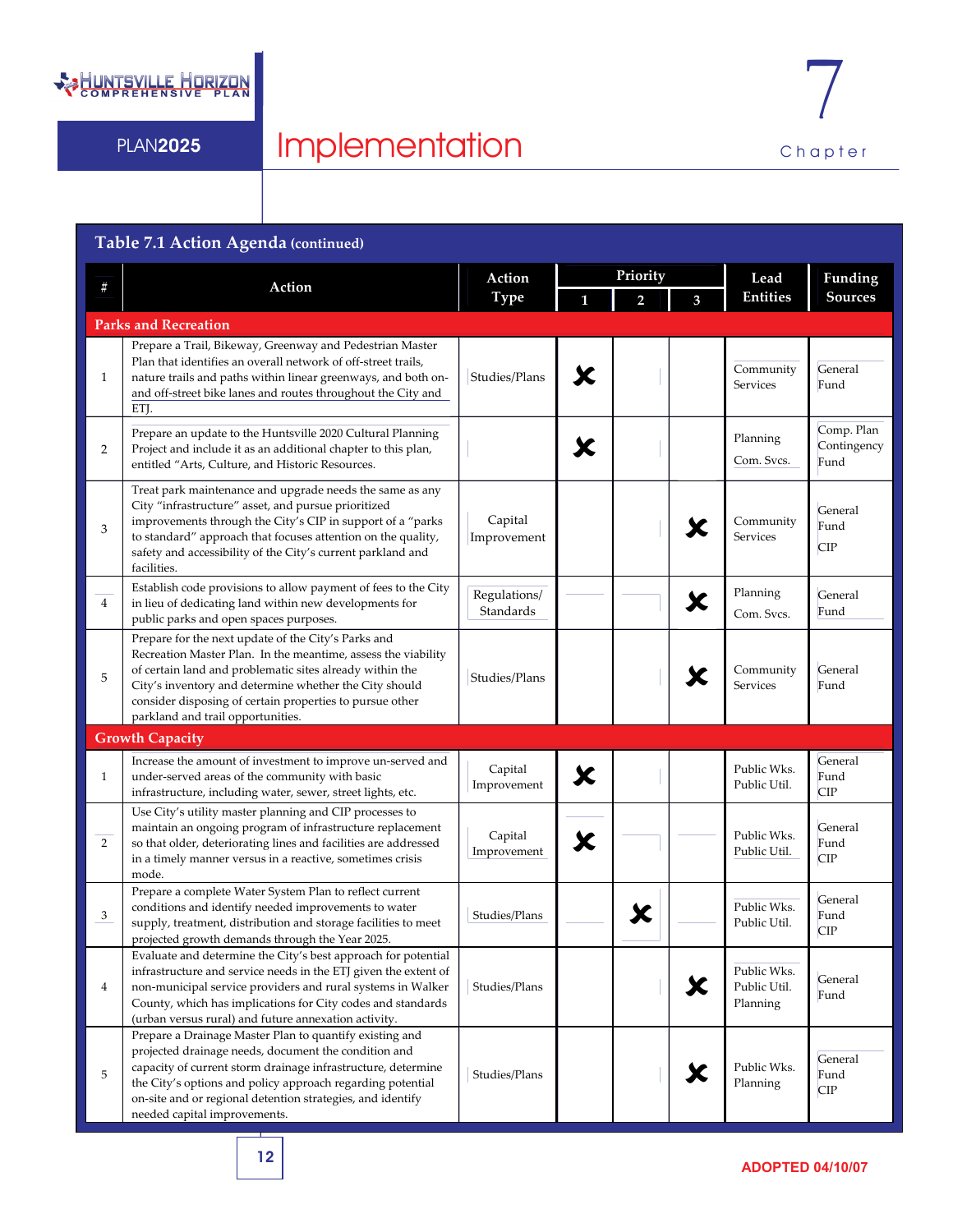### PLAN IMPLEMENTATION LOGISTICS

The implementation discussions that are required for completion of Table 7.1 also will involve logistical considerations such as who is best positioned to lead or assist with an initiative and what funding sources might be available to pay for it, recognizing that some actions will require little financial expenditure. In many cases the "Lead Entities" column in Table 7.1 includes multiple "players" who will need to be involved in moving an action forward, which indicates the importance of partnerships and coordination. In some instances the collaboration will be between City staff and elected and/or appointed officials. Other times a public/private partnership will clearly be needed. Whenever potential regulatory actions or new or revised development standards are to be considered, participation of the development community is encouraged to ensure adequate "give and take" and consensus building.

In considering ways to "kick start" the plan implementation process immediately following City Council adoption of the new Comprehensive Plan, the following potential action initiatives were discussed by CPAC(X) members:

- Consideration of Comprehensive Plan action recommendations during City Council and other retreats that lead to action priorization, budgeting and other resource commitments (as well as in annual joint Council‐P&Z workshops).
- Continued involvement of CPAC(X) in implementation monitoring and coordination efforts, particularly given the knowledge and insights committee members gained through the plan development process. Also, the potential creation of an Implementation Task Force with a stated mission and policies and procedures
- Designation of a Plan Administrator within City government, with adequate time and backing to focus on Comprehensive Plan implementation and intergovernmental and inter‐agency coordination as a core responsibility.
- Orientation sessions with and distribution of plan summaries and complete copies to all relevant City Boards and Commissions to ensure that the plan is used for both decision‐making guidance and reference purposes.
- A "speakers/writers bureau" to assist with educational and advocacy efforts.
- Presentation to key groups, including those that participated in the plan development process to ensure accountability in its implementation.
- Another well-publicized, community-wide forum six months after plan adoption.
- Maintenance of a webpage within the overall City of Huntsville website devoted to the Comprehensive Plan, its ongoing implementation, and results and successes.

Below are the overall lists, by plan element, of the potentially involved entities and funding sources that were inventoried by the Planning and Zoning Commission, Comprehensive Plan Advisory Committee (CPAC(X)), City staff and consultant team.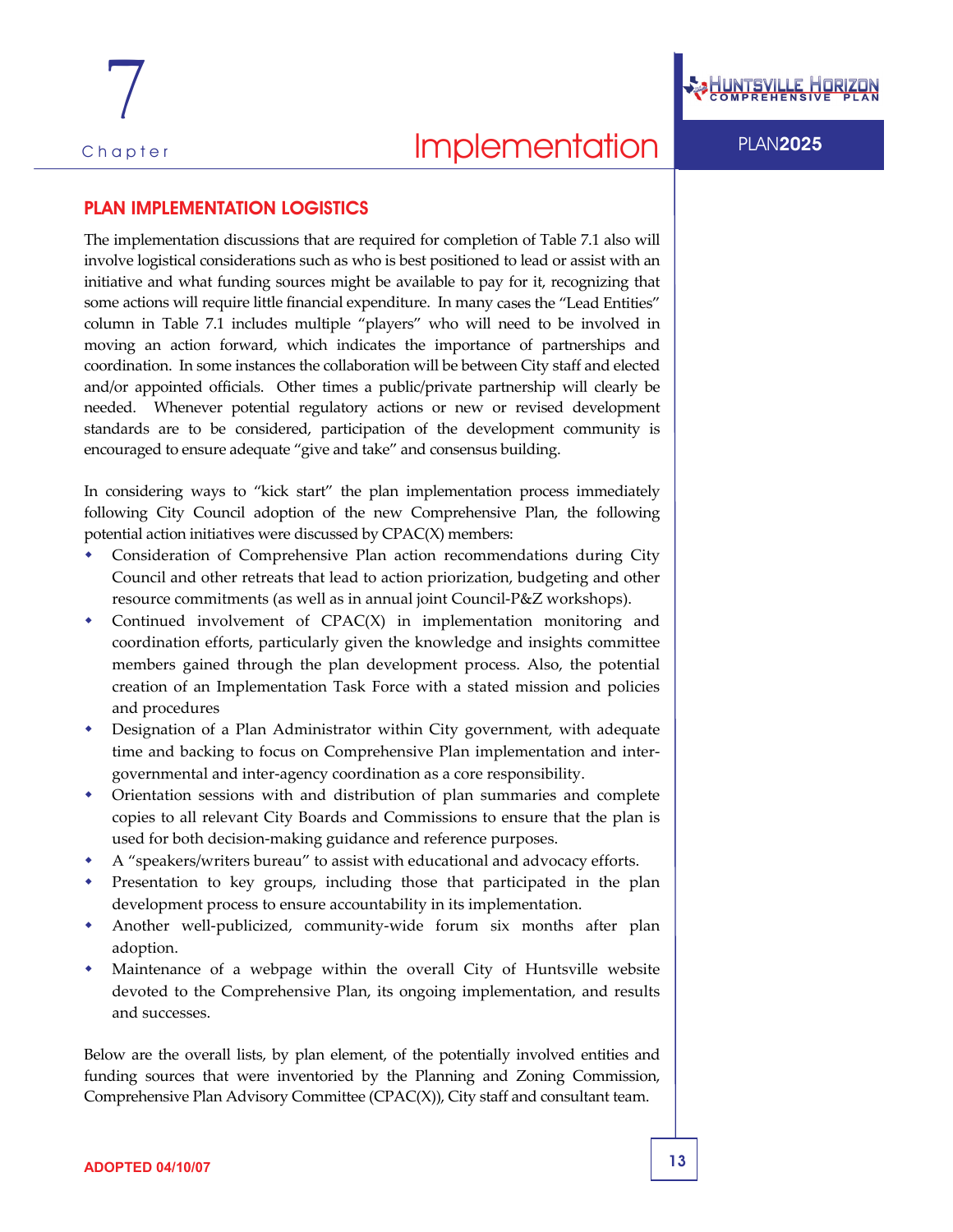

# PLAN2025 Implementation Chapter

### **Land Use and Community Character**

Potential Lead or Involved Entities **Potential Funding Sources** Public Works Department City of Huntsville General Fund **Streets** SHSU *Community Development* TDCJ Main Street Program Private Sector Huntsville Arts Commission Planning and Zoning Commission City Council Economic Development Council Huntsville ISD Private Development Builders Property Owners

*Planning* City of Huntsville Capital Budget *Engineering* **Community Development Grants** 

### **Transportation**

Potential Lead or Involved Entities **Potential Funding Sources** 

Public Works Department City of Huntsville General Fund **Engineering** Walker County Planning and Zoning Commission TxDOT City Council SHSU Walker County Texas Department of Transportation Private Development

*Planning* City of Huntsville Capital Budget **Streets** Community Development Grants

### **Economic Development**

### Potential Lead or Involved Entities Potential Funding Sources Economic Development Council City of Huntsville General Fund Public Works Department City of Huntsville Capital Budget *Planning* Walker County Main Street Program SHSU Chamber of Commerce SHSU Small Business Dev. Center Huntsville Arts Commission Private Sector Private Development TIRZ Sam Houston State University Texas Department of Criminal Justice

*Community Development* Huntsville-Walker Co. Chamber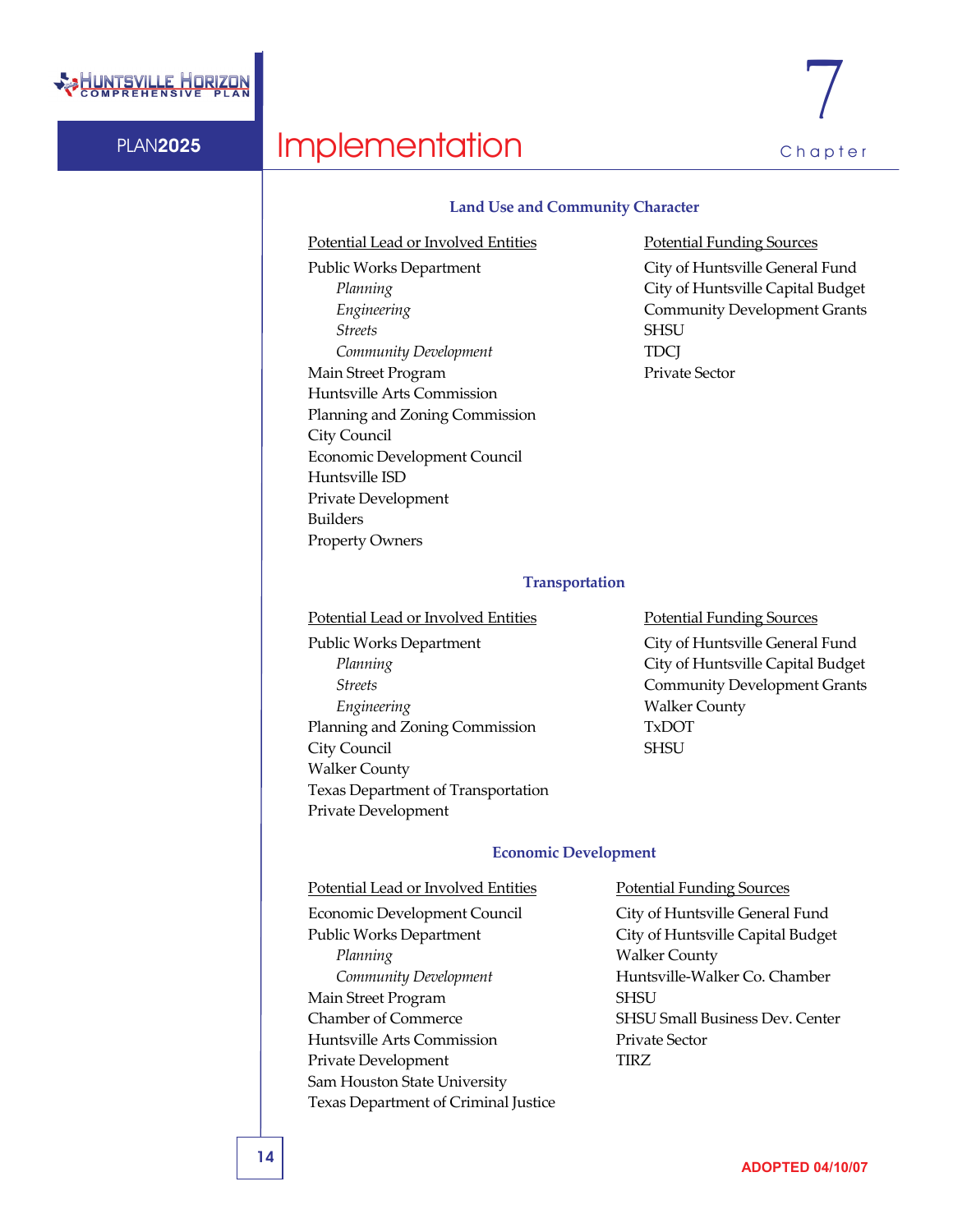

### **Parks and Recreation**

| Potential Lead or Involved Entities  | <b>Potential Funding Sources</b> |  |  |
|--------------------------------------|----------------------------------|--|--|
| <b>Community Services Department</b> | City of Huntsville Genera        |  |  |
| Parks                                | City of Huntsville Capita        |  |  |
| Recreation                           | <b>Walker County</b>             |  |  |
| Athletic Leagues                     | <b>SHSU</b>                      |  |  |
| <b>Bicycle Groups</b>                | Huntsville ISD                   |  |  |
| Huntsville Arts Commission           | User Fees                        |  |  |
| Arts/Theater/Music Groups            | Texas Parks & Wildlife Gra       |  |  |
| Private Development                  | Developer fees in lieu of de     |  |  |
|                                      |                                  |  |  |

City of Huntsville General Fund *Parks* City of Huntsville Capital Budget **Walker County** Huntsville ISD **User Fees** Texas Parks & Wildlife Grants Developer fees in lieu of dedication

### **Growth Capacity**

Potential Lead or Involved Entities Potential Funding Sources

**Solid** Waste **Trinity River Authority** Public Works Department SHSU *Engineering* TDCJ Public Safety Department H-GAC Grants *Fire* Development impact fees Community Services Department *Public Library* Private Utilities Private Development

Public Utilities Department City of Huntsville General Fund *Water* City of Huntsville Capital Budget *Wastewater* City of Huntsville Enterprise Funds *Planning* **Community Development Grants** Police **Police Police Product Federal Disaster/Security Grants**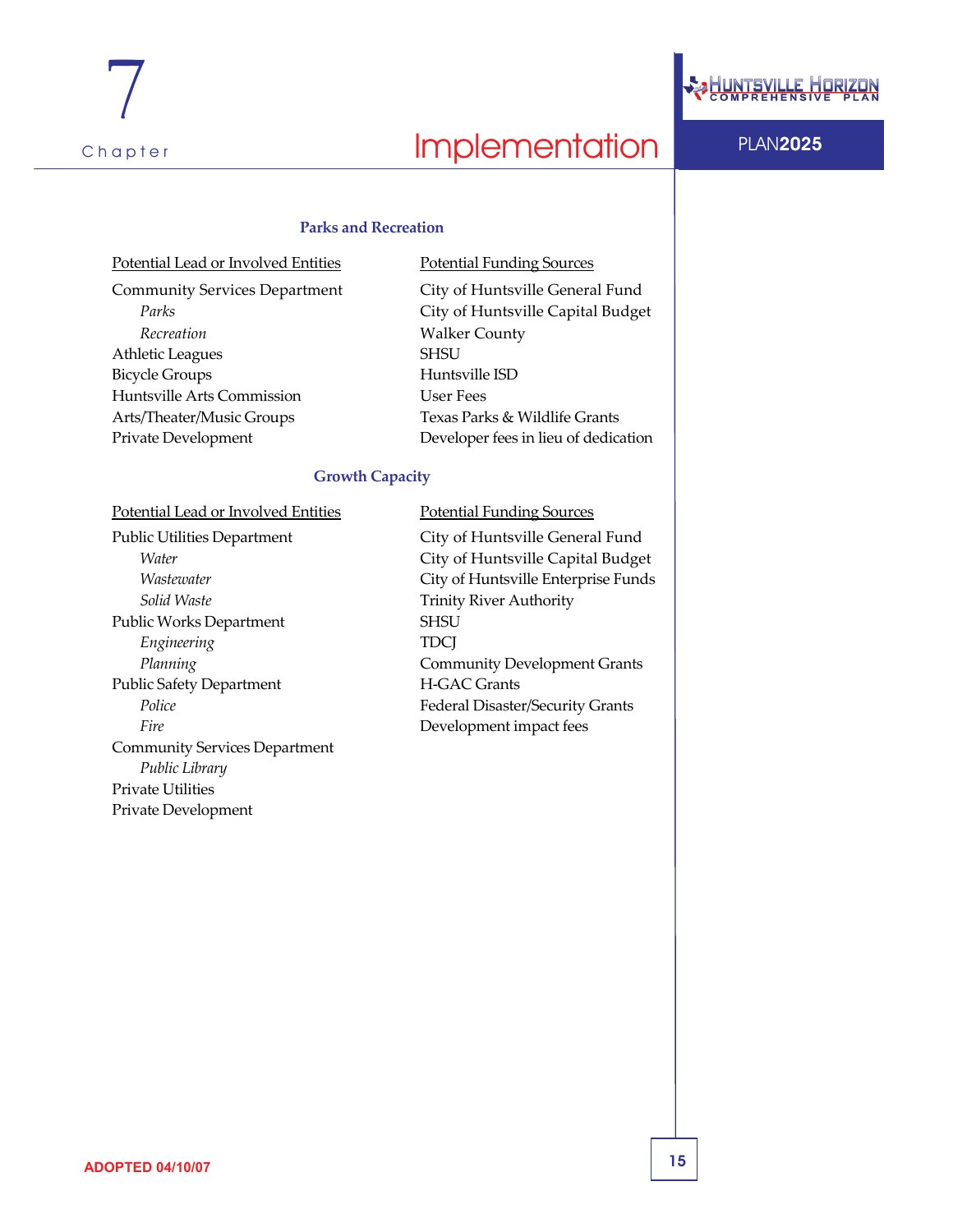### PLAN AMENDMENT

The Huntsville Comprehensive Plan is meant to be a flexible document allowing for adjustment to change over time. Shifts in political, economic, physical and social conditions and other unforeseen circumstances may influence and change the priorities and fiscal responsibilities of the community. As the City grows and evolves, new issues will emerge while others will no longer be relevant. Some action statements will be found impractical or outdated, while other plausible solutions will arise. To ensure that it continues to reflect the overall vision of the community and remains relevant and resourceful over time, the plan must be revisited on a regular basis to confirm that plan elements are still on point and the recommended policies, strategies, and action statements are still appropriate.

Revisions to the comprehensive plan are two-fold, with minor plan amendments occurring bi‐annually and more significant modifications and updates occurring every five years. Minor amendments could include revisions to certain elements of the plan as a result of the adoption of another plan or changes to the future land use plan, thoroughfare plan, and/or parks and recreation system plan. Major updates will involve reviewing the base conditions and growth trends; re-evaluating the goals, policies, and recommendations in the plan; and formulating new ones as necessary.

### Annual Progress Report

A progress report should be prepared annually by the Planning and Zoning Commission, with the assistance of the Plan Administrator, and presented to the Mayor and City Council. This ensures that the plan is consistently reviewed and that any needed modifications or clarifications are identified for the bi‐annual minor plan amendment process. Ongoing monitoring of plan consistency with the City's implementing ordinances and regulations should be an essential part of this effort.

The Annual Progress Report should include:

- Significant actions and accomplishments during the past year including the status of implementation for each programmed task of the Comprehensive Plan.
- Obstacles or problems in the implementation of the plan, including those encountered in administering the land use, transportation, and parks and recreation system plans, as well as any other policies of the plan.
- Proposed amendments that have come forward during the course of the year, which may include revisions to the individual plan maps, or other recommendations, policies or text changes.
- Recommendations for needed actions, programs, and procedures to be developed and implemented in the coming year, including a recommendation of projects to be included in the City's CIP, programs/projects to be funded, and priority coordination needs with public and private implementation partners.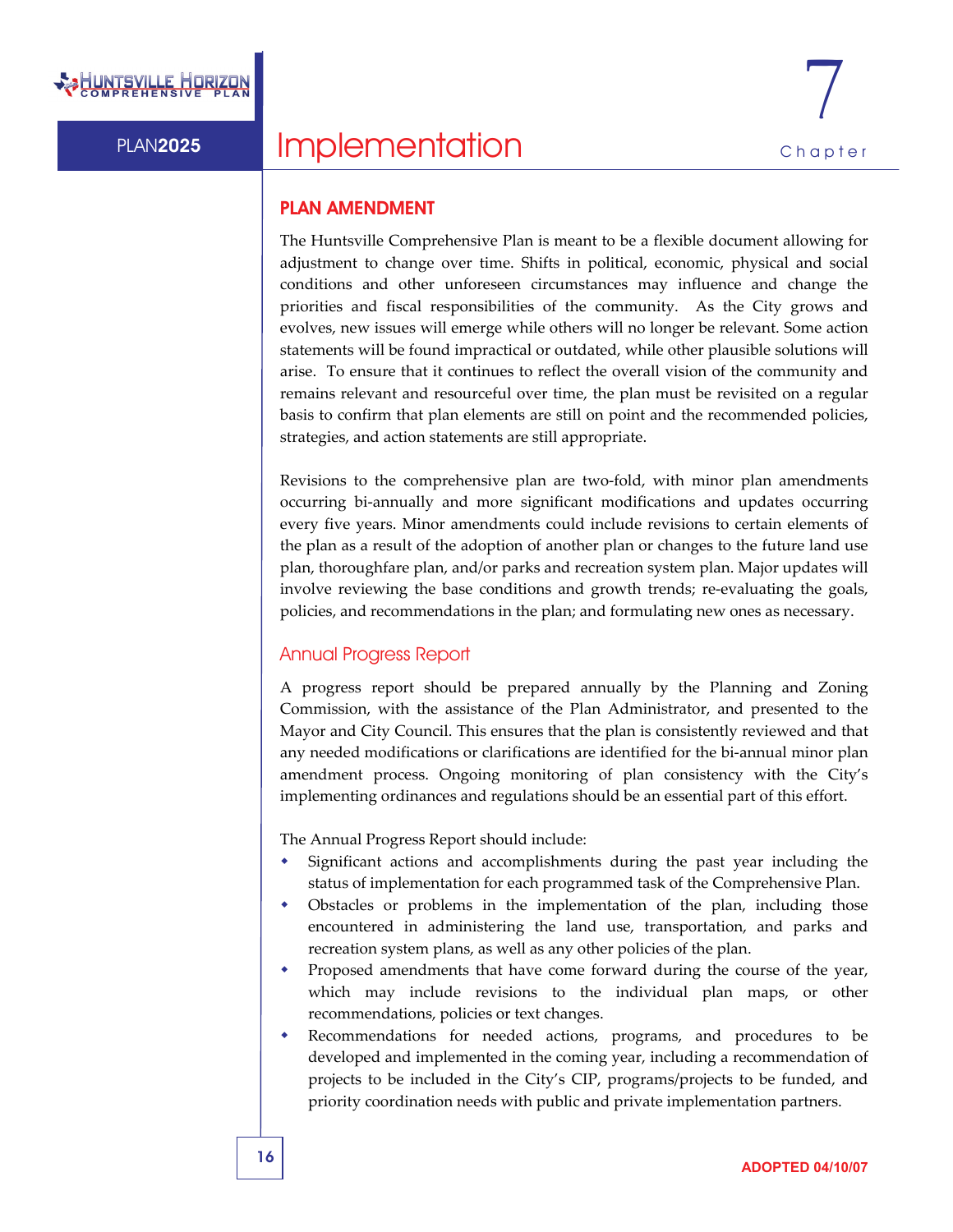7

### Bi-annual Amendment Process

Plan amendments should occur on a bi‐annual basis, allowing for proposed changes to be considered concurrently so that the cumulative effect may be understood. When considering a plan amendment the City should ensure the proposed amendment is consistent with the goals and policies set forth in the plan as it relates to land use compatibility, infrastructure availability, and conservation of environmentally sensitive areas. Careful consideration should also be given to guard against site‐specific plan changes that could negatively impact adjacent areas and uses or detract from the overall vision and character of the area. Factors that should be considered in deciding on a proposed plan amendment include:

- Consistency with the goals and policies set forth in the plan;
- Adherence with the future land use and/or thoroughfare plans;
- Compatibility with the surrounding area;
- Impacts on infrastructure provision including water, wastewater, drainage and the transportation network;
- Impact on the City's ability to provide, fund and maintain services;
- Impact on environmentally sensitive and natural areas; and,
- Whether the proposed amendment contributes to the overall vision of the plan and character of the community.

### Five-Year Update/Evaluation and Appraisal Report

An evaluation and appraisal report should be prepared every five years. This report should be prepared by the Plan Administrator, with input from various City departments, Planning and Zoning Commission, and other boards and commissions. The report involves evaluating the existing plan and assessing how successful it has been in implementing the community's vision and goals. The purpose of the report is to identify the successes and shortcomings of the plan, look at what has changed over the last five years, and make recommendations on how the plan could be modified to reflect those changes. The report should review baseline conditions and assumptions about trends and growth indicators, and it should evaluate implementation potential and/or obstacles related to any unmet goals, policies and recommendations. The result of the evaluation report will be a revised comprehensive plan, including identification of new or revised information that may result in an updated vision, policies, goals and recommendations.

More specifically, the report should identify and evaluate the following:

- 1. Summary of plan amendments and major actions undertaken over the last five years.
- 2. Major issues in the community and how these issues have changed over time.
- 3. Changes in the assumptions, trends, and base studies data including the following: